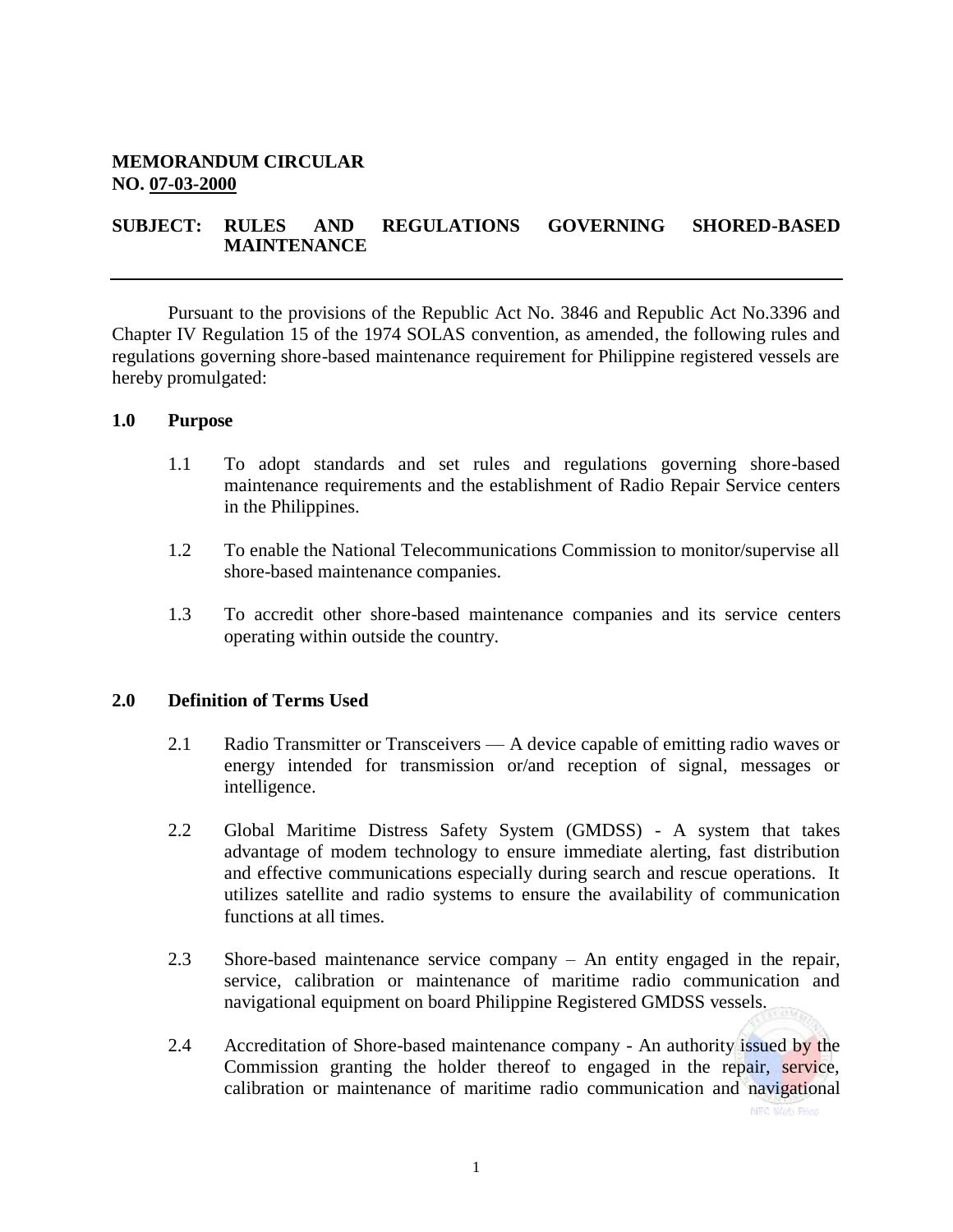equipment on board Philippine Registered GMDSS vessels.

# **3.0 Application and Permit**

- 3.1 Permit Required Applicant should secure an accreditation as Shore-based maintenance company from the Commission entering into a contract with ship companies/operators.
- 3.2 Filing of Application The application for the permit shall be filed together with the required supporting documents (Annex - A) specified in the application form. with the Commission.
- 3.3 Period of Validity All Permits issued to Shore-based Maintenance Service Providers shall have a provisionary permit of one (1) year and a regular permit after inspection with an effectivity period of not more than three (3) years from their respective dates of issuance.
- 3.4 Scope of Authority All duly accredited SBMC is authorized to engage in the repair, calibration. service and maintenance of maritime radio communication and navigational equipment on board Philippine Registered GMDSS vessels.
- 3.5 Application for Renewal of Permits The application for renewal shall be submitted to the Commission at least Sixty (60) days before its date of expiration.
- 3.6 Issuance of Duplicate for Lost Permit An application for duplicate permit that has been lost or mutilated or destroyed should be submitted as soon as possible to the Commission with a statement attesting to the facts related thereto. The original permit, if found, shall be surrendered to the Commission immediately.
- 3.7 Fees The fees to be charged for the issuance of ASBMC shall be nine hundred pesos per year (PHP 900.00/yr) and a filing lee of one hundred fifty pesos (PHP 150.00) that may be updated from time to time by Memorandum Circular.

## **4.0 Operating Guidelines for an Accredited Shore-based maintenance companies.**

- 4.1 Permittees shall in the conduct of their respective activities in the repair, calibration, service and maintenance of maritime radiocommunications equipment shall strictly comply with the provisions of this Circular and other existing local and international radio laws, rules and regulations where Philippines is a party.
- 4.2 The service, repair and maintenance of maritime radio communication and navigational equipment on board Philippine Registered GMDSS vessels shall be in accordance with the technical standards defined by ITU.
- 4.3 The Permittee shall take an active role in the research and development of modern and reliable methods of maintaining the maritime radio communication and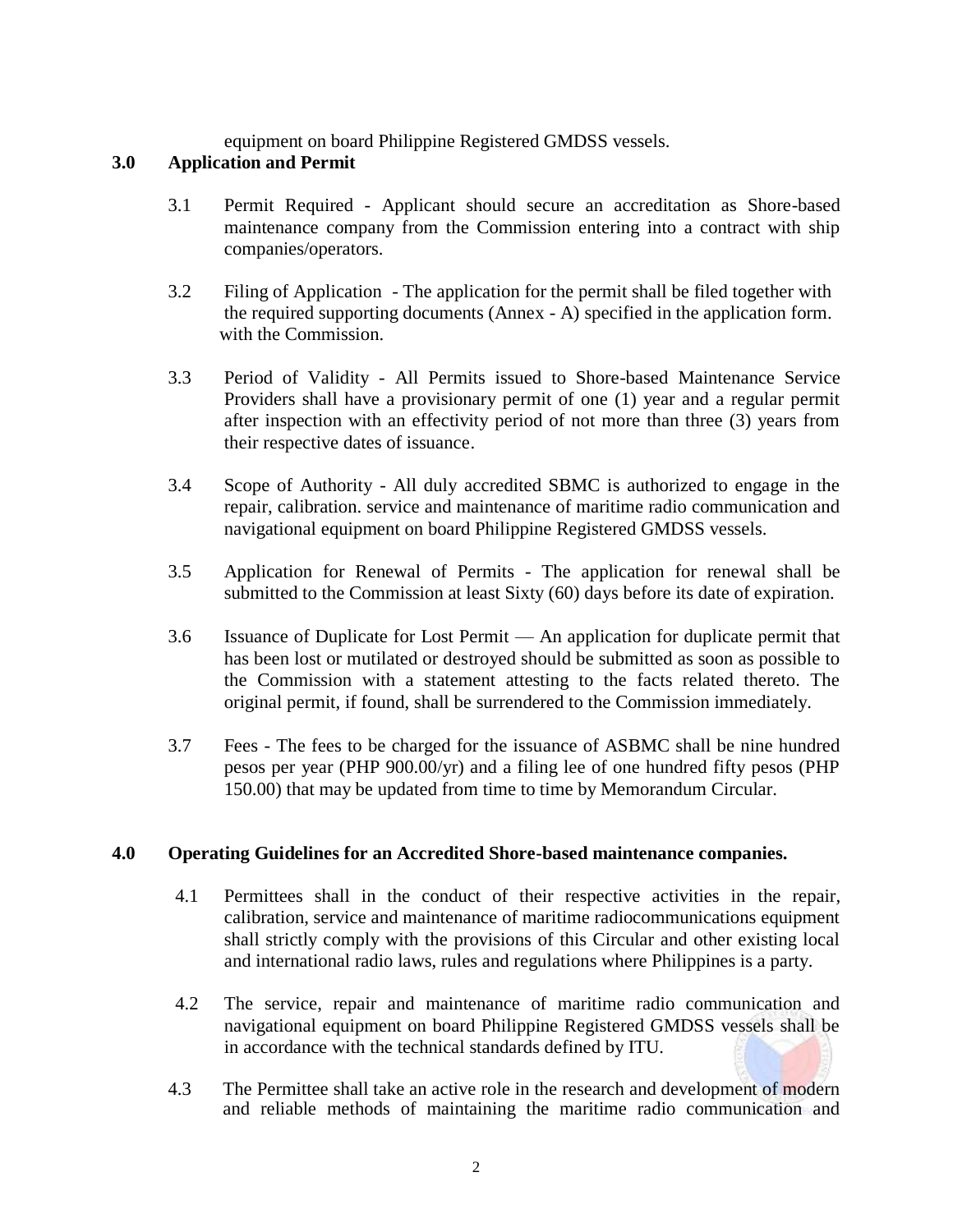navigational equipment on board Philippine Registered GMDSS vessels.

# **5.0 Basic Diagnostic/Test Equipment and Measuring Instruments Required**

- 5.1 Frequency Meter (0.1 ppm or better)
- 5.2 RF Power Meter (for MF, HF, VHF bands)
- 5.3 Volt-Ohm-Amp Meter or Digital Multimeter
- 5.4 Insulate Meter
- 5.5 Gravity Meter (for battery testing)
- 5.6 EPIRB Program Test Meter
- 5.7 Frequency Counter, HF to UHF Bands
- 5.8 RF carrier deviation/ RF modulation meter
- 5.9 Oscilloscope
- 5.10 RF and AF Signal Generator capable of emitting  $0.1\mu$ V to 5 V across all frequency ranges ???
- 5.11 Reflectometer, with ranges covering HP to UHF ???

## **6.0 General Provisions**

- 6,.1 No person or entity who are not accredited by this Commission as shore-based maintenance service company, shall be allowed to enter into contract with ship owners/operators/characters for the repair, calibration, service and maintenance of maritime radio communication and navigational equipment on board Philippine Registered GMDSS vessels,
- 6.2 No person or entity who are not accredited by this Commission as shore-based maintenance service company shall advertise or cause to advertise in any form of media, such as newspapers, magazines, manuals, radio, television or signboards any information leading to a contract with ship owners/operators/characters for such services.
- 6.3 An accredited shore-based maintenance service company shall have an inventory at all times at least one set of replacements and spare parts for each type, model and make of maritime radio communication and navigational equipment on board Philippine Registered GMDSS vessels.
- 6.4 A letter of authorization from the Commission is required before parts and components for repair, construction or manufacture of radio equipment may be imported.
- 6.5 An accredited. shore-based maintenance service company must have quality control facilities and shall adhere strictly to the standards of good engineering practice.
- 6.6 The business and location of accredited shore-based maintenance service company shall be properly identified as such by posting conspicuously at the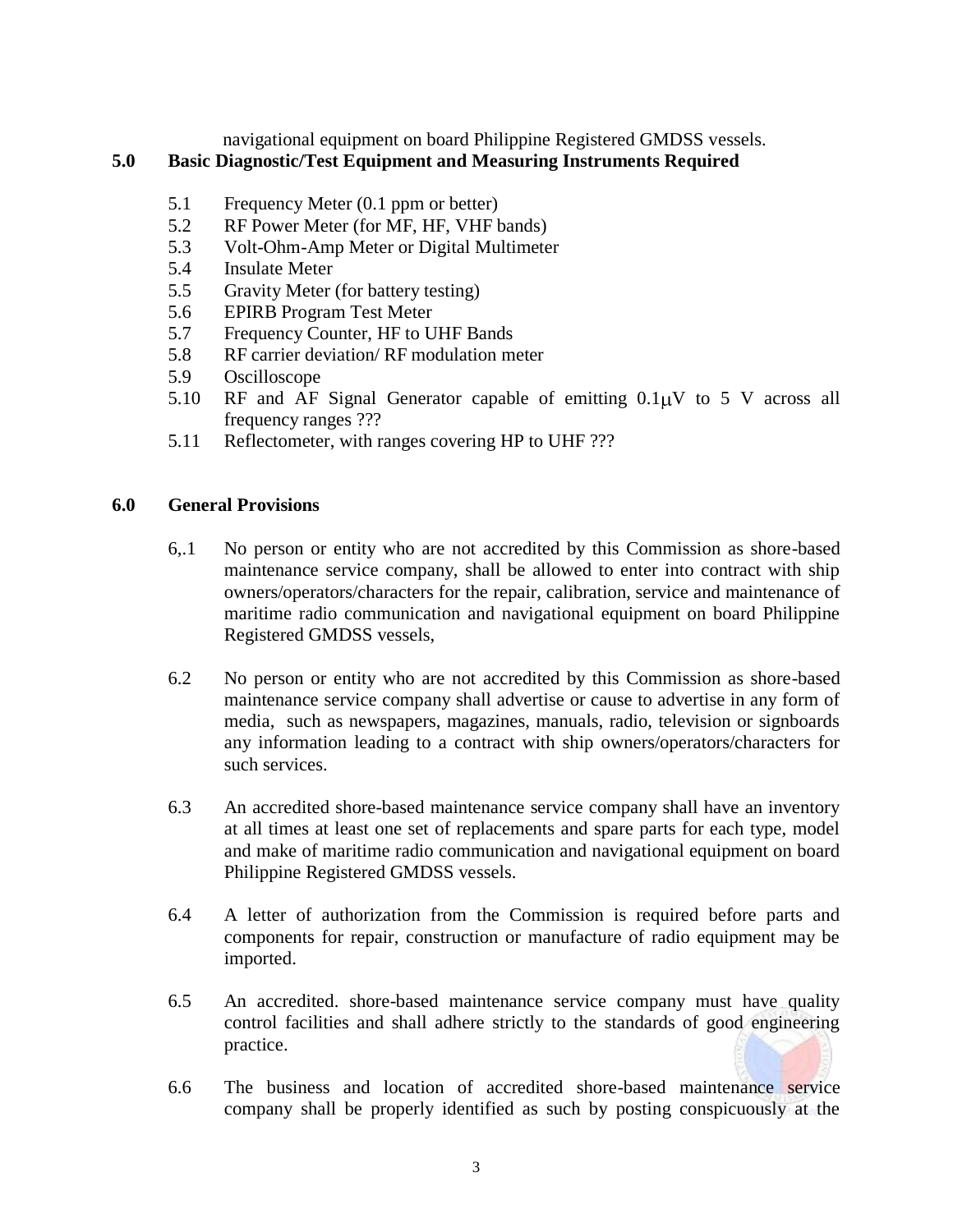entrance of their respective premises sign boards of at least 50 X 100 cm. Dimension indicating clearly the registered business name of the establishment, kind of services offered, the name of the permittee and its business address.

6.7 The accredited shore-based maintenance service company shall strictly abide with the provisions of its contract with their customer in relation to the nature of service rendered. The National Telecommunications Commission will be the mediator in cases where disagreements occur and an amicable settlement cannot be reached.

## **7.0 License required for personnel**

- 7.1 Technical personnel who are directly in charge of actual test, modification, repair, ca1ibration and/or turning must be holders of at least a valid  $1<sup>st</sup>$  class Radiotelephone (PHN) or Radiotelegraph (RTG) certificates with Radio Electronic Certificate (REC).
- 7.2 Holders of valid 1st class PHN or RTG certificates with REC should have a proof of training (e.g. certificate of proficiency) from the manufactures of the equipment.
- 7.3 Personnel employed by the Shore-based maintenance companies, whose duties and responsibilities are governed by Section 3 and 4 of Department Order No. 88, dated 28 December 1972, must he duly registered Electronic and Communications Engineers.

## **8.0 Submission of Reports**

8.1 An accredited shore-based maintenance service company shall submit to the Commission a monthly list of all stations they entered into their service contract/transaction a report on maintenance, service and repairs conducted within the month, not later than seven (7) days after the end of the each month.

## **9.0 Grounds for Suspension or Revocation of Permits**

Any permit issued under these Regulation may be revoked, cancelled, suspended or dealt with administratively in accordance with law for any of the following

9.1 Violation of any provision of this Circular or any provision of the Radio Control Laws, Act 3846, as amended or other relevant international or national laws, rules and regulations affecting the operation of the permittee;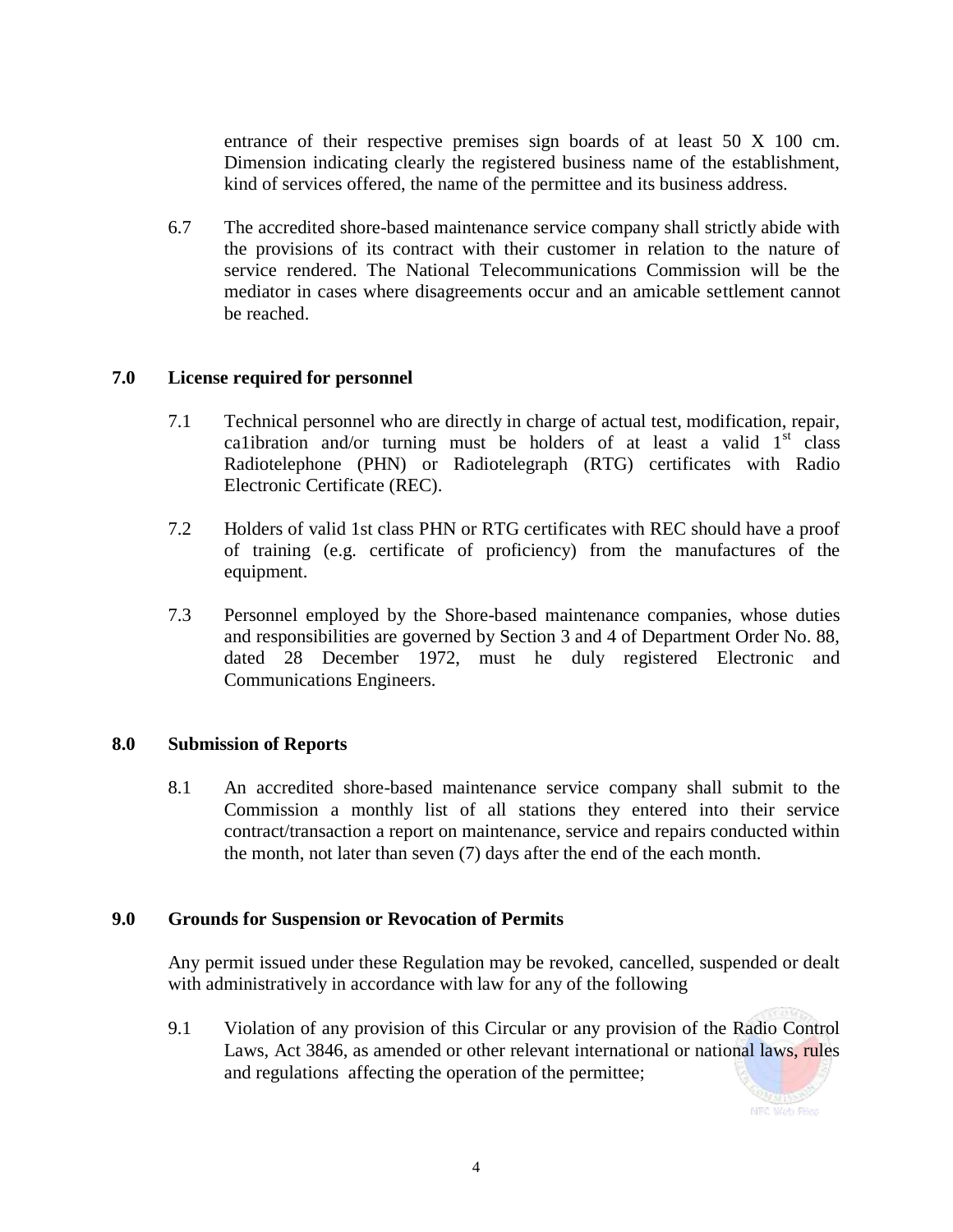- 9.2 False statement, in the application for Permit or in any Report required by the Commission:
- 9.3 Failure to comply with any of the conditions or particulars specified in this circular
- 9.4 Fail to settle amicably any differences with companies they enter into contract with.

## **10.0 Procedure for suspension or revocation of Certificate**

10.1 The Commission may suspend, cancel or revoke the permit of any accredited shore-based maintenance service companies found to have violated any provision of this Circular; provided, however, that no order of suspension, revocation or cancellation of the permit shall take place without written notice from the Commission stating the cause for such action, served to the respondent. The order of suspension, revocation or cancellation of the permit shall take effect fifteen (15) days from receipt of the notice by the respondent. Within fifteen (15) days period from the receipt of the notice, respondent may file a written petition for the hearing of said Order to the Commission. In the event that the respondent fails to file the written petition for hearing within the prescribed period, the Order shall become final and executory.

## **11.0 Repealing Clause**

11.1 The provisions of this Circular supersedes all provisions of any Memorandum Circular and to the rules and regulations inconsistent herewith..

#### **12.0 Effectivity Clause**

12.1 This Circular shall take effect thirty (30) days after its publication in accordance with law.

Quezon City, Philippines 01 March, 2000